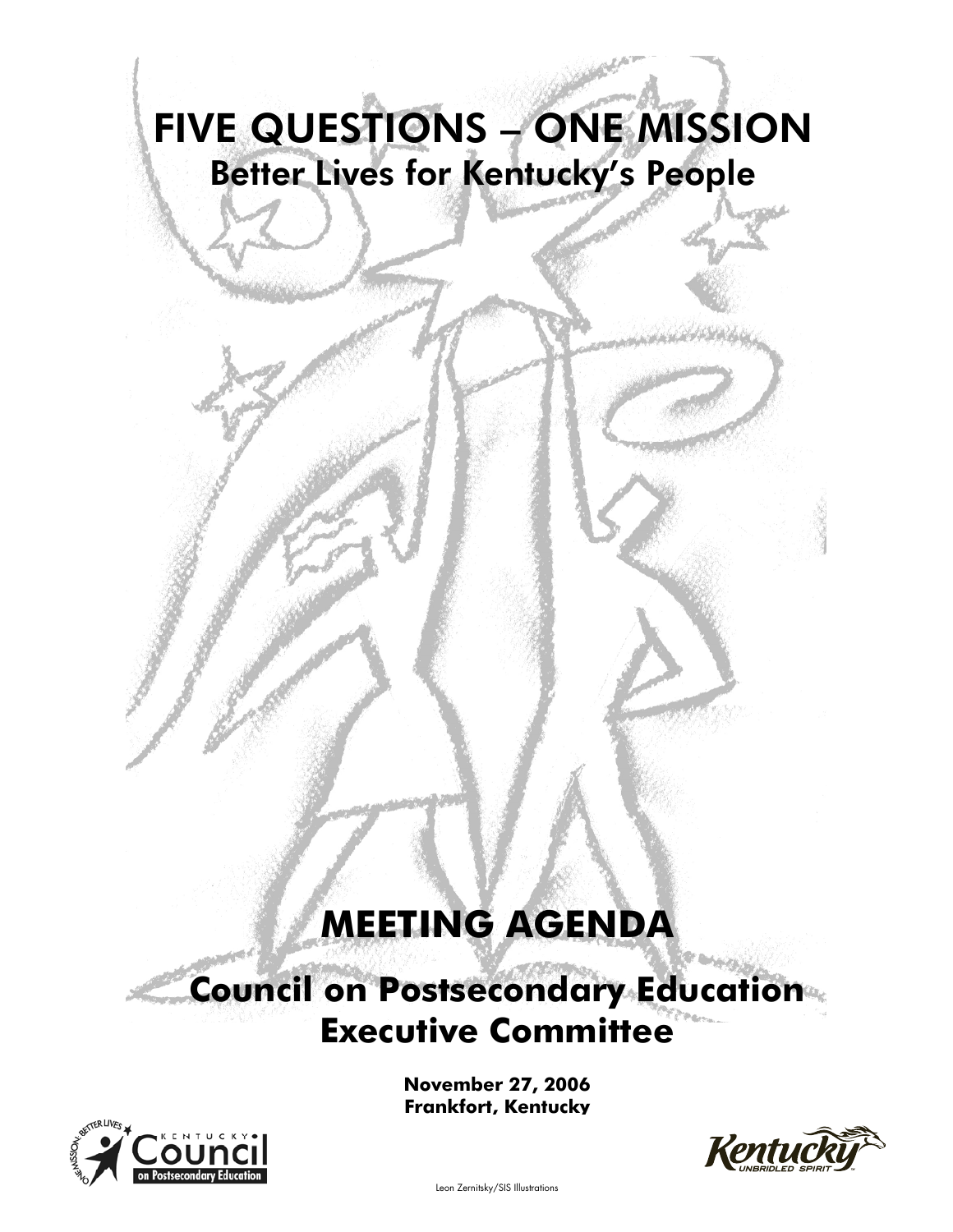#### Monday, November 27, 2006

12:30 p.m. (ET) Executive Committee meeting CPE Meeting Room A

### Executive Committee

Ronald Greenberg, Louisville (chair) John Turner, Lebanon (vice chair) Peggy Bertelsman, Ft. Thomas Joan N. Taylor, Lexington Mark J. Wattier, Paducah

The Kentucky Council on Postsecondary Education does not discriminate on the basis of race, color, national origin, sex, religion, age or disability in employment or the provision of services and provides, upon request, reasonable accommodation including auxiliary aids and services necessary to afford individuals with disabilities an equal opportunity to participate in all programs and activities.

Printed with State Funds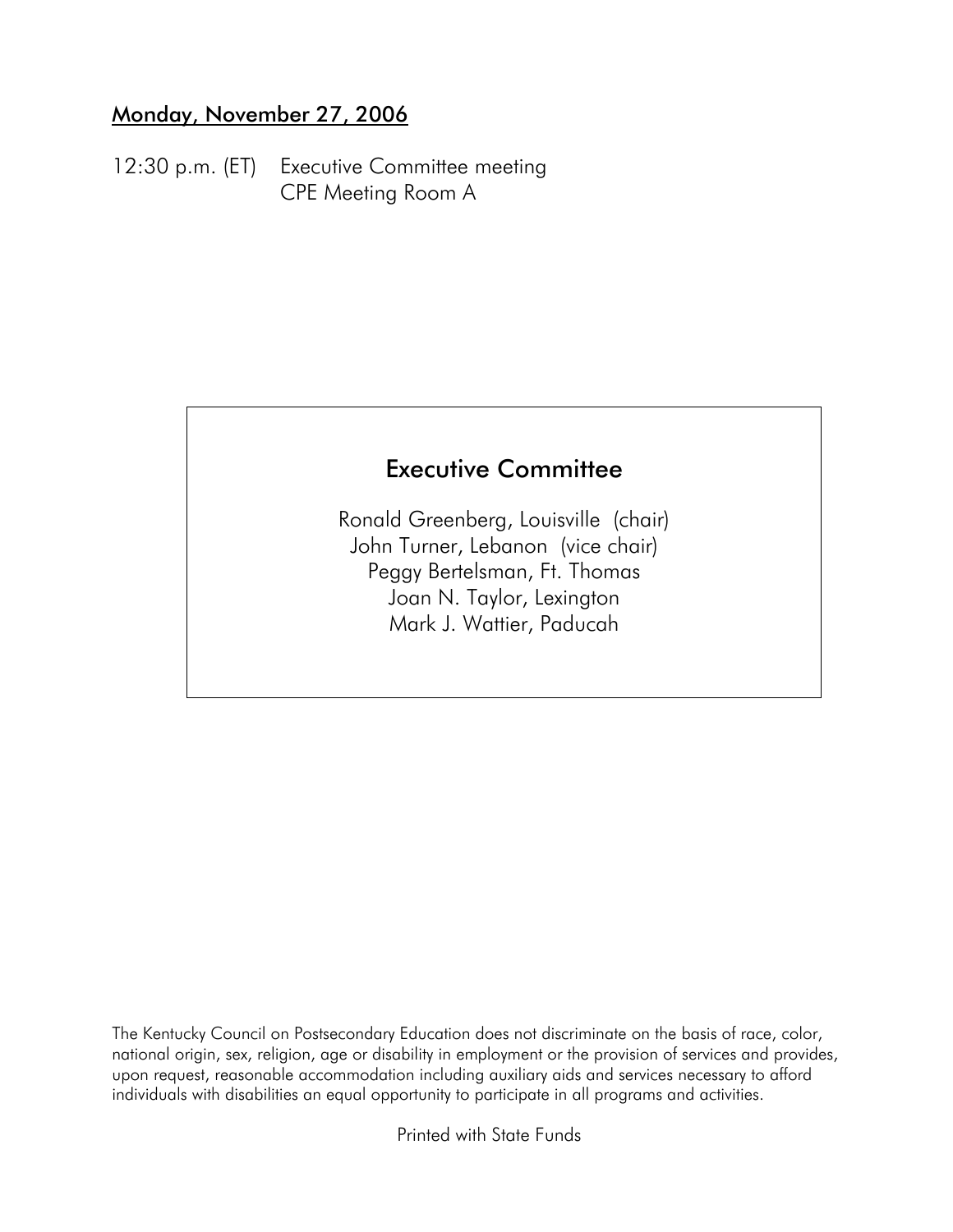#### **AGENDA Council on Postsecondary Education Executive Committee**

#### **November 27, 2006**

12:30 p.m. (ET) CPE Meeting Room A Frankfort, Kentucky

Page

#### 1. Roll Call

| 2. Approval of Minutes |                                                                   |  |  |  |
|------------------------|-------------------------------------------------------------------|--|--|--|
|                        |                                                                   |  |  |  |
|                        |                                                                   |  |  |  |
|                        | 3. Action: Tuition and Fee Policies and Parameters for 2007-08  8 |  |  |  |

4. Adjournment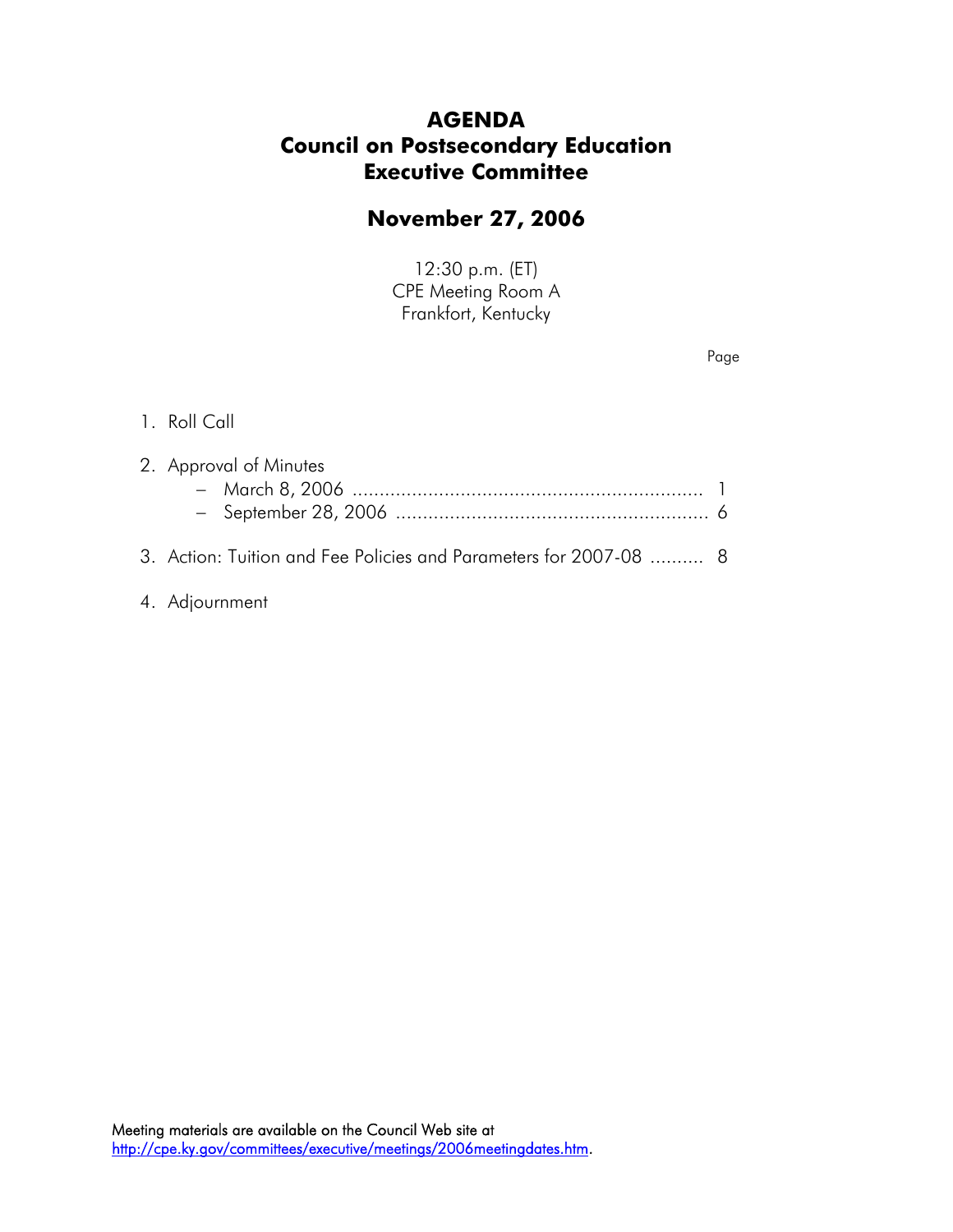#### MINUTES Council on Postsecondary Education Executive Committee March 8, 2006

|                                                         | The Executive Committee of the Council on Postsecondary Education<br>met Wednesday, March 8, 2006, at 9 a.m. (ET) at the Council<br>offices in Frankfort. Chair Greenberg presided.                                                                                                                                                                                                                                                                                                                                                                                                                                                                                                                |  |  |  |  |
|---------------------------------------------------------|----------------------------------------------------------------------------------------------------------------------------------------------------------------------------------------------------------------------------------------------------------------------------------------------------------------------------------------------------------------------------------------------------------------------------------------------------------------------------------------------------------------------------------------------------------------------------------------------------------------------------------------------------------------------------------------------------|--|--|--|--|
| <b>ROLL CALL</b>                                        | All of the Executive Committee members were present: Peggy<br>Bertelsman, Ron Greenberg, Joan Taylor, John Turner, and Mark<br>Wattier. Other Council members who attended: Walter Baker, Dan<br>Flanagan, Ryan Quarles, and Jim Skaggs. Alois Moore participated<br>by telephone.                                                                                                                                                                                                                                                                                                                                                                                                                 |  |  |  |  |
| <b>APPROVAL OF</b><br><b>MINUTES</b>                    | The minutes of the January 12, 2006, Executive Committee meeting<br>were approved as distributed.                                                                                                                                                                                                                                                                                                                                                                                                                                                                                                                                                                                                  |  |  |  |  |
| 2006-08 HOUSE<br><b>BUDGET</b><br><b>RECOMMENDATION</b> | CPE President Tom Layzell summarized the 2006-08 House budget<br>recommendation as compared to the Governor's budget.                                                                                                                                                                                                                                                                                                                                                                                                                                                                                                                                                                              |  |  |  |  |
|                                                         | Reductions to the Governor's budget include \$1 million to the<br>Council's agency operations, \$639,900 for contract spaces,<br>\$150,000 for the college level learning assessment, \$267,000 for<br>the college access initiative, \$250,000 for academic innovation and<br>collaboration, \$150,000 for collaborative public health initiatives,<br>\$125,000 for the P-16 pipeline, and \$1 million for the principal<br>leadership institute.                                                                                                                                                                                                                                                |  |  |  |  |
|                                                         | Increases to the Governor's Budget:                                                                                                                                                                                                                                                                                                                                                                                                                                                                                                                                                                                                                                                                |  |  |  |  |
|                                                         | Information technology bond issue authorization and debt<br>service for \$10 million bond issue (supports the joint budget<br>proposal with KDE and EPSB).<br>Legislative scholarship program (\$4 million beginning in FY<br>2007).<br>Rural retention and affordability trust fund (\$10 million in FY<br>2008) (funding flows through CPE to EKU, MoSU, and six<br>KCTCS colleges).<br>\$10 million in benchmark funding (FY 2008).<br>\$23 million for institutional business plans (KSU, MuSU,<br>NKU, UK, UofL, and WKU).<br>Increase in recurring funds in FY 2008 for regional<br>$\bullet$<br>stewardship of \$1.2 million.<br>Various earmarked appropriations to selected institutions. |  |  |  |  |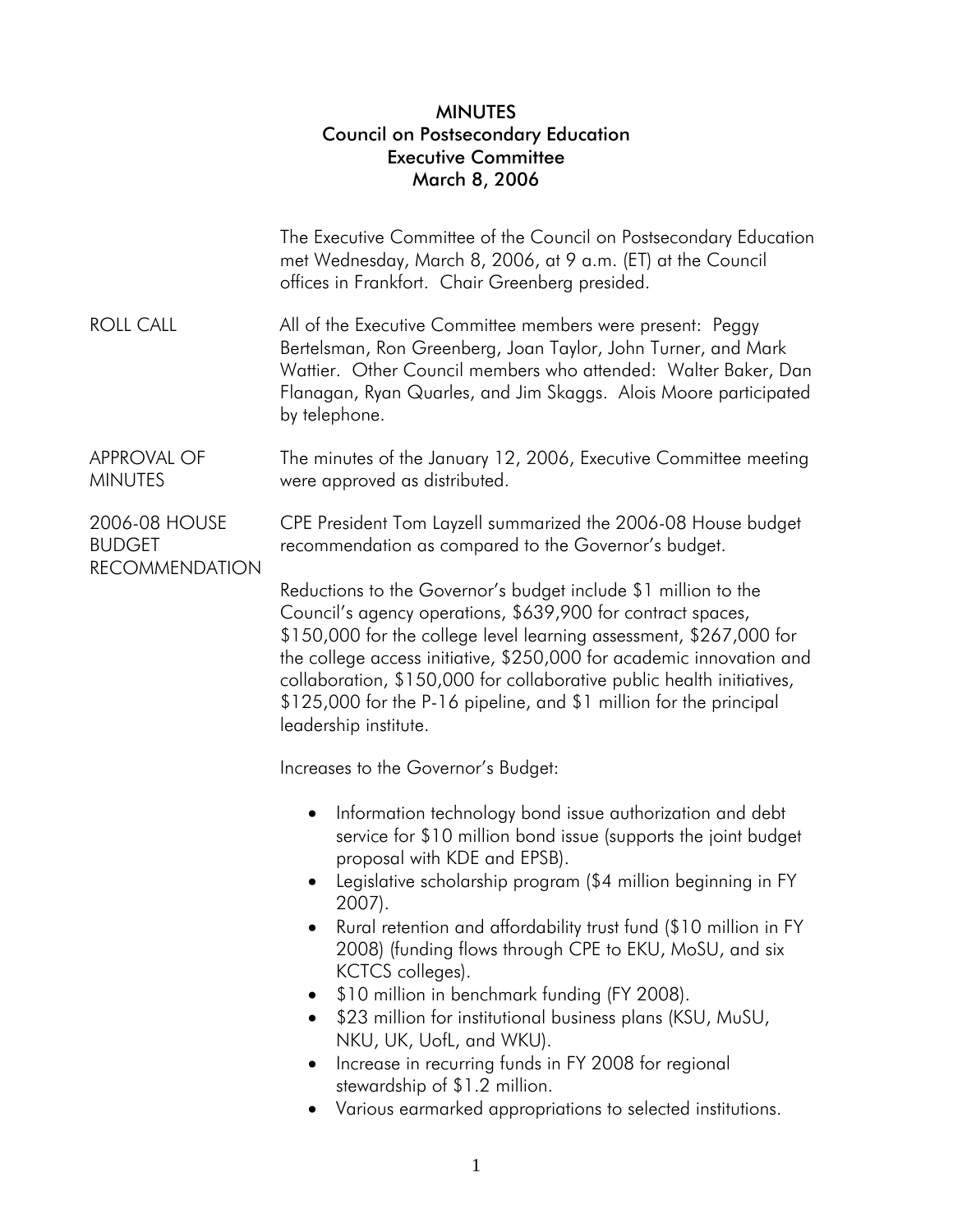For the capital budget, the House budget provides \$503.6 million in state bonds compared to \$507.1 million recommended by the Council and provides one-half year of debt service in the amount of \$23.9 million for 36 projects compared to \$55.6 million recommended by the Council for full-year debt service for 22 projects. Six of the 22 projects recommended by the Council are not included in the House budget, and 14 of the 36 projects recommended by the House were not recommended by the Council. Dr. Layzell said that the budget was passed March 7 by the House and now moves to the Senate. The budget will be discussed in conference at the end of the session. 2006-08 TUITION POLICY At the January 30 meeting, the Council approved the tuition policy to include the tuition and required fee rates for each institution. The policy aligns tuition setting with state appropriations and sets parameters for maximum tuition based upon the amount of state appropriations institutions receive. Pursuant to Council recommendations at the January meeting, the staff worked with the institutions to make minor revisions to the maximum parameters in order to address several concerns. Changes included a four-tiered approach rather than the original two-tiered approach, a slight increase in KCTCS' maximum parameters, and the addition of the definition of mandatory fee. To accommodate the meeting schedules of the institutional governing boards, the Council will hold two meetings to consider the institutions' tuition and fee proposals. The March 24 meeting will consider tuition rates for the University of Kentucky, KCTCS, and Morehead State University. The April 5 meeting will consider proposals from the remaining institutions. Dr. Layzell said that the Council will act March 24 and April 5 on 2006-07 tuition only. The tuition for 2007-08 will be acted on later in the year. The Council will consider exceptions on a case-by-case basis. He suggested that all exceptions be considered at the April 5 meeting. Ryan Quarles recognized the student body presidents attending the meeting and asked them to comment on the tuition policy. Jason Marion, chair of the Kentucky Board of Student Body Presidents and student body president at Morehead State University, said students at his campus understand that increasing tuition is necessary to maintain quality. Citing rising energy costs and the need to retain quality faculty and staff, he noted that students do not want their tuition to go up but at the same time they also understand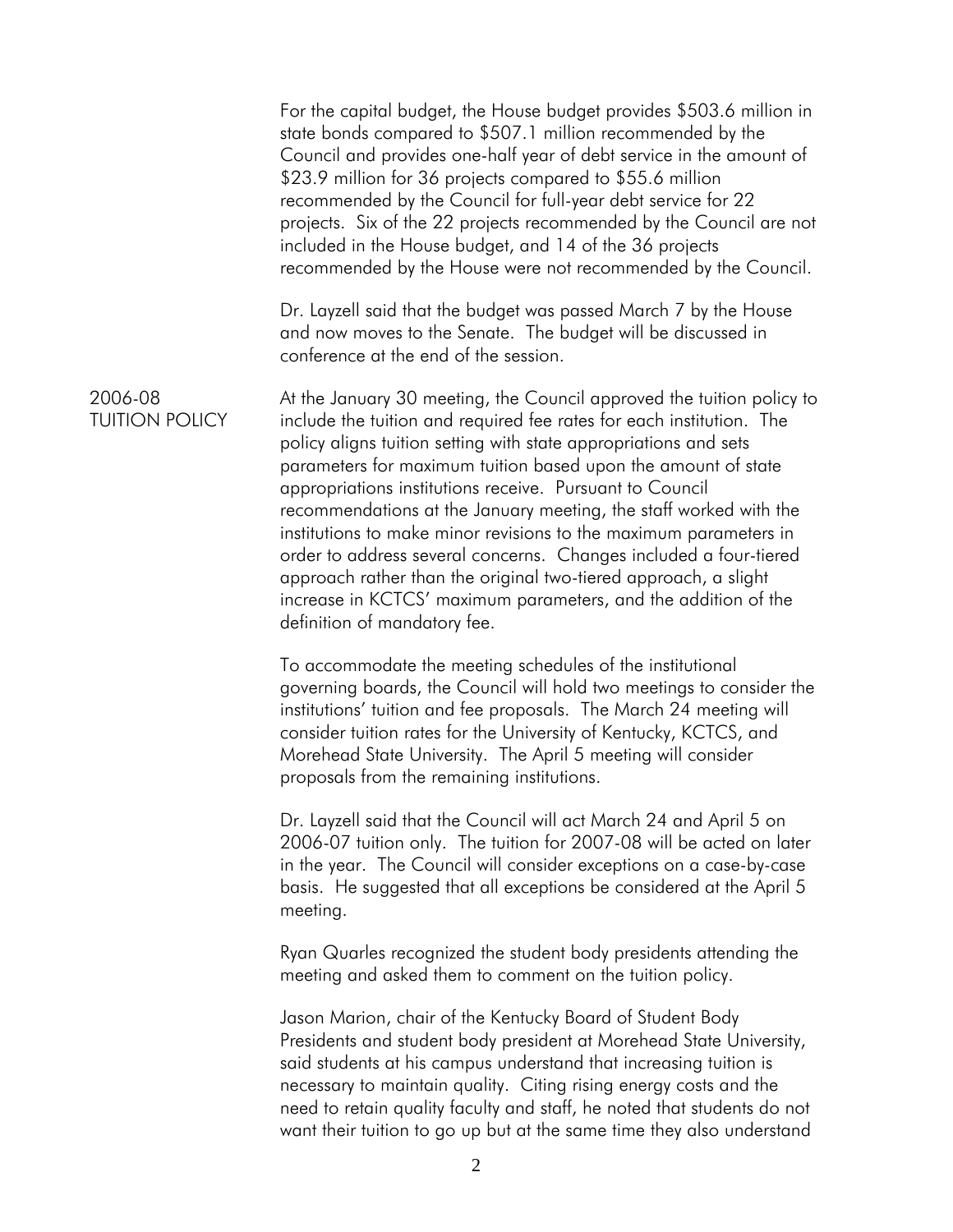that for them to have a valuable degree they will need to pay more. Mr. Marion added that Morehead students are concerned about the declining quality of residence halls and the quality of life for oncampus students. On-campus residency is declining along with fulltime enrollment. Since the tuition policy is based on full-time enrollment, this is a critical issue.

 Bill Brammel, UofL student body president, said that he appreciates the tuition guidelines and thinks that the policy will add stability to the system. Students are confident that UofL's administration will do whatever is in its power to keep tuition as low as possible without sacrificing the quality of higher education and the quality of the campus. Students understand that the cost of education goes up but are saddened by the fact that the increased cost needs to be picked up by the students since the General Assembly is not giving more funding to higher education. He said he is concerned about future postsecondary education students and hopes that Kentucky education can remain affordable.

 Katie Dawson, student body president at Western Kentucky University, expressed concern with educational quality issues in regards to a proposed student fee and the projects it will support at WKU. She said that the students involved in student government must explain to the students how this small fee could help prevent future students from having to pay a larger fee or a bigger increase in tuition. The students must realize that if they want a quality education not only are they going to have to pay more tuition, but they also might be asked to pay a student fee.

 Leonard Clemons, vice chair of the Board of Student Body Presidents and student body president at Kentucky State University, said that he is glad to have the Council tuition policy but is hoping for more state appropriations. Students know that tuition must be increased but have concerns about how much, in what manner of time, and whether financial aid will be adjusted appropriately with the tuition increases. He also is concerned about the ability of adult education students to pay rising tuition costs.

 Mr. Marion said that the Board of Student Body Presidents is hosting a rally at 12:30 p.m. Students are celebrating postsecondary education and want to send a message to the members of the General Assembly that students support their initiatives to improve higher education, are appreciative of the \$45 million postsecondary education received last year, endorse any budget that is favorable for higher education, want the institutions to have bonding authority to improve auxiliary services from hospitals to residence halls, and understand that it takes baccalaureate degrees to attract businesses to the state. He said that the rally theme is "unbridled potential –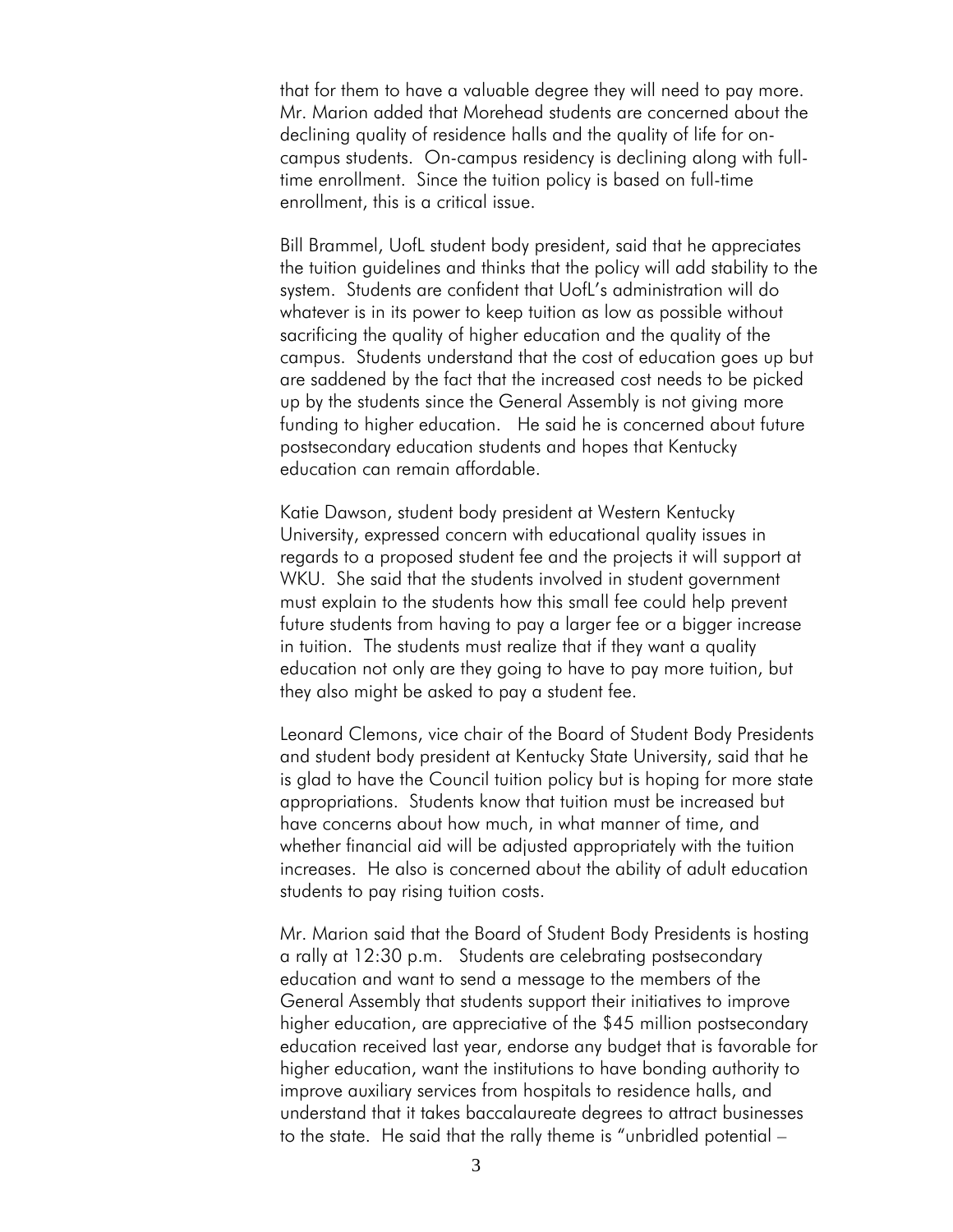keep education affordable." He said that postsecondary education needs to be affordable but also of high quality.

 Mr. Quarles said that there exists a delicate balance between the quality of education, affordability, and the revenue required by institutions to reach 2020 goals. Those students who do have understanding of the complexities of funding of universities and KCTCS know that increases are sometimes necessary for growth, but the students are glad to see that CPE has implemented a tuition policy that helps guide the process for tuition changes.

FUNDING POLICY DEVELOPMENT The staff shared a draft listing of policy issues for guiding the development of the funding policy. The Council staff will work with the institutions and representatives from the Kentucky Department of Education and the Cabinet for Economic Development to develop programmatic and financial plans for accomplishing the 2020 projections.

> Mr. Greenberg said that the draft grew out of the Council's five key policy initiatives. He asked the Council members and the presidents to review the list to determine if these are the correct key policy issues. He said that the list of elements should be finalized by the end of March so that the issues can be addressed over the next few months. This process should be concluded by the end of October so that the answers to these policy questions can be used to develop the funding mechanism in November and December.

 Ms. Bertelsman asked if data is available on regions or counties of the state that are in need of baccalaureate graduates and whether sufficient jobs are available for baccalaureate graduates.

 Dr. Layzell said that according to 2000 census data only five of the 120 Kentucky counties exceed the national average in baccalaureate degree holders. The staff is working to identify by county the number of people who have some postsecondary education.

 Mr. Greenberg suggested that the staff of the Cabinet for Economic Development be asked to identify areas of the state that need trained professionals.

PERFORMANCE FUNDING COMPONENT Based upon feedback from the Council and institutional representatives since the January 30 Council meeting, the Council staff made two modifications to the performance funding methodology. A two-year average is now used for performance calculations and the year used to calculate FTE for the productivity ratio is now lagged by four years for four-year institutions and two years for KCTCS.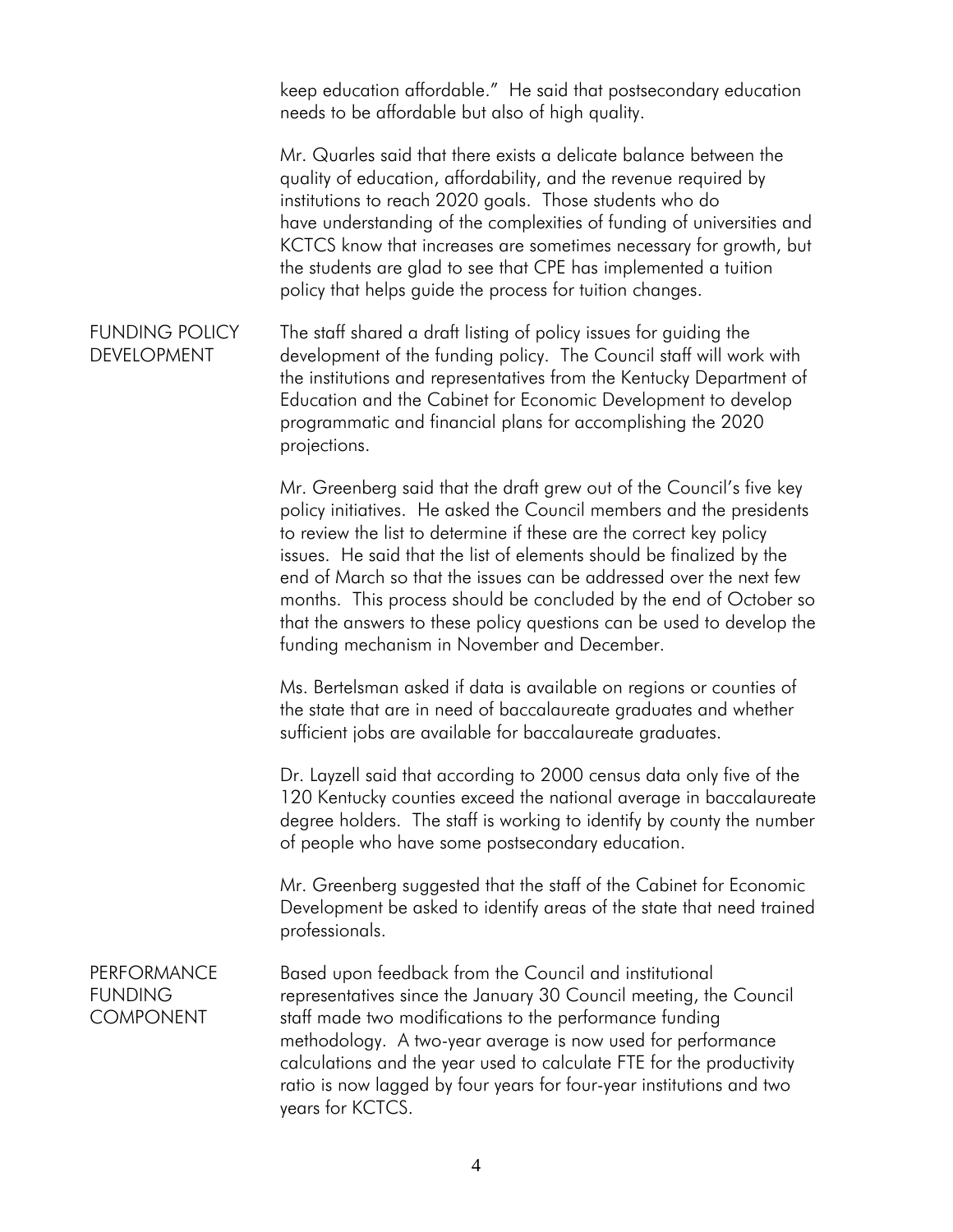| <b>STATEWIDE</b><br><b>FACILITIES</b><br><b>CONDITION</b><br>ASSESSMENT | The Council staff is negotiating a contract with the vendor identified<br>to conduct the statewide facilities condition assessment. The study<br>will assist postsecondary institutions to better communicate the need<br>for the investment in infrastructure that is required to reach the goals<br>of HB 1 and the Public Agenda. It is expected that the review will<br>take place between March and October 2006. |
|-------------------------------------------------------------------------|------------------------------------------------------------------------------------------------------------------------------------------------------------------------------------------------------------------------------------------------------------------------------------------------------------------------------------------------------------------------------------------------------------------------|
| <b>STATEWIDE</b><br><b>DIVERSITY STUDY</b>                              | The Committee on Equal Opportunities, in conjunction with the<br>public universities, will conduct an environmental scan (diversity<br>study) to determine state interest to engage in diversity planning. The<br>staff will soon issue a RFP for the selection of the vendor. The vendor<br>should be selected by July. The study is expected to be completed<br>and a final report available by June 2007.           |
| <b>ADJOURNMENT</b>                                                      | The meeting adjourned at 10:30 a.m.                                                                                                                                                                                                                                                                                                                                                                                    |

Thomas D. Layzell President

Phyllis L. Bailey Senior Associate, Executive Relations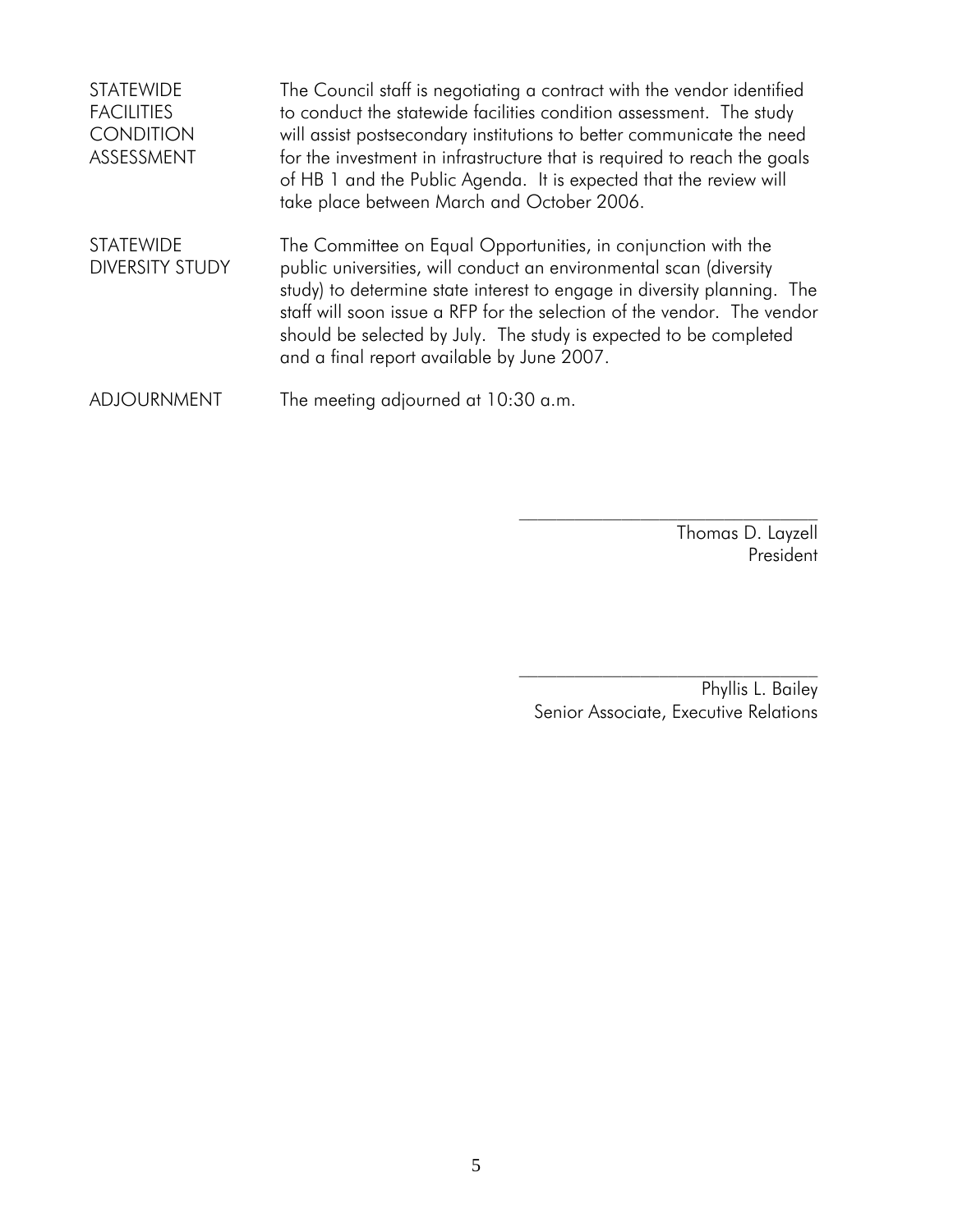#### MINUTES Council on Postsecondary Education Executive Committee and Audit Subcommittee September 28, 2006

|                                | The Executive Committee and the Audit Subcommittee of the Council on<br>Postsecondary Education met by conference call September 28, 2006,<br>at 1 p.m. (ET).                                                                                                                                                                                                                                                                                                                                                                                                                                                                                                                                                                                                                                                                                                                                                                                                                                                                                                                                                                                                                                                                                                   |  |  |  |  |
|--------------------------------|-----------------------------------------------------------------------------------------------------------------------------------------------------------------------------------------------------------------------------------------------------------------------------------------------------------------------------------------------------------------------------------------------------------------------------------------------------------------------------------------------------------------------------------------------------------------------------------------------------------------------------------------------------------------------------------------------------------------------------------------------------------------------------------------------------------------------------------------------------------------------------------------------------------------------------------------------------------------------------------------------------------------------------------------------------------------------------------------------------------------------------------------------------------------------------------------------------------------------------------------------------------------|--|--|--|--|
| <b>ROLL CALL</b>               | The following members participated: Peggy Bertelsman, Dan Flanagan,<br>Ron Greenberg, Jim Skaggs, Joan Taylor, John Turner, and Mark Wattier.                                                                                                                                                                                                                                                                                                                                                                                                                                                                                                                                                                                                                                                                                                                                                                                                                                                                                                                                                                                                                                                                                                                   |  |  |  |  |
|                                | Others participating: Council staff members Tom Layzell, Sandy Woodley,<br>Dennis Taulbee, Sarah Hawker, Reecie Stagnolia, Diann Donaldson, Ed Sergent,<br>Terry Pruitt, and Phyllis Bailey. Allen Norvell with the accounting firm of Moore,<br>Stephens, Potter, LLP, also joined the conference call.                                                                                                                                                                                                                                                                                                                                                                                                                                                                                                                                                                                                                                                                                                                                                                                                                                                                                                                                                        |  |  |  |  |
| 2005-06<br><b>AGENCY AUDIT</b> | The purpose of the meeting was to review the financial audit of the Council's<br>programs for fiscal year 2005-06. The audit was conducted by the accounting<br>firm of Moore, Stephens, Potter, LLP.                                                                                                                                                                                                                                                                                                                                                                                                                                                                                                                                                                                                                                                                                                                                                                                                                                                                                                                                                                                                                                                           |  |  |  |  |
|                                | Mr. Norvell said that the report indicates no findings of noncompliance.                                                                                                                                                                                                                                                                                                                                                                                                                                                                                                                                                                                                                                                                                                                                                                                                                                                                                                                                                                                                                                                                                                                                                                                        |  |  |  |  |
|                                | He stated that during the process the auditors became aware of a few matters that<br>are opportunities for strengthening internal controls and operating efficiency. Mr.<br>Norvell added that it is customary for auditors to offer comments and suggestions,<br>not only with state agencies but also for-profit and nonprofit organizations. The<br>Memorandum of Comments and Suggestions shared with the committee members<br>outlined these areas:                                                                                                                                                                                                                                                                                                                                                                                                                                                                                                                                                                                                                                                                                                                                                                                                        |  |  |  |  |
|                                | (1) Cancer Research Institutions Matching Fund - The 2005 General Assembly<br>raised the cigarette tax from three cents to 30 cents per pack and dedicated<br>one cent of the cigarette tax to finance the matching fund, with half designated<br>to the University of Kentucky and half to the University of Louisville. In order to<br>receive the funds, the two institutions must provide dollar-for-dollar matching<br>funds from external sources, i.e., contributions that originate outside the<br>university and its affiliated corporations. The auditors observed that the<br>Council staff had taken a random sample of checks totaling \$85,000 to verify<br>that UK's matching funds met the statutory requirement. (UofL met all of its<br>matching requirement from one source - the Brown Cancer Research Center.)<br>The auditors suggested that in the future the Council staff either use a larger<br>number of documents or set a dollar threshold for verifying supporting<br>documentation. The Council staff agreed with the suggestion and is in the<br>process of amending the MOA between the Council and each of the two<br>institutions that specifies compliance standards for verifying the match<br>requirements have been met. |  |  |  |  |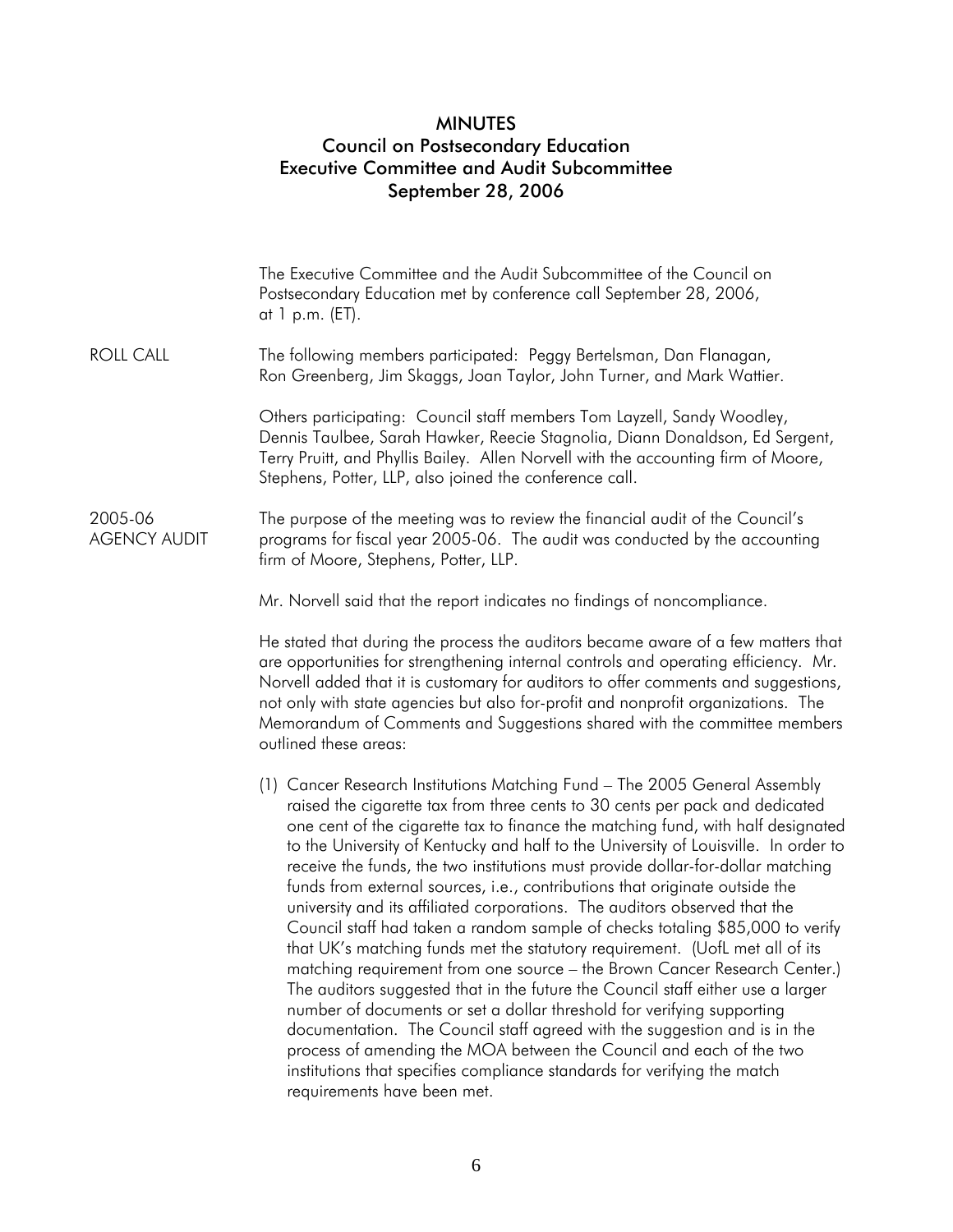Mr. Greenberg asked if the suggestion was to increase the sample size in the future. Mr. Norvell answered yes.

 (2) Monitoring of Council Programs – In last year's financial audit, the auditors suggested that the Council staff improve the extent to which it monitors programs funded through the Council. While reviewing the status of the prior year's audit, the auditors recognized that the Council staff had made significant improvements in the monitoring process, but suggested that additional procedures could be implemented to ensure all programs are monitored properly. Since last year's audit, two primary actions have been taken to address the concerns raised: (1) The Council staff has developed a committee to perform a comprehensive review of all pass-through programs to determine whether appropriate performance standards are in place, what those standards should be, and what the proper role of the Council is in assessing the performance of legislatively mandated programs. (2) An associate was hired in the Council's administrative services unit who created a database for listing and tracking contractual agreements with program providers to ensure compliance with the agreement.

 Mr. Greenberg asked if the monitoring of the pass-through programs is still inadequate. Mr. Norvell responded that the process is now adequate.

 Mr. Norvell thanked the Council for the opportunity to serve as auditor and thanked the Council staff for their assistance during the audit.

 The agency audit will be considered by the Council at its November 6 meeting. Mr. Norvell will attend the meeting to answer questions.

ADJOURNMENT The meeting adjourned at 1:15 p.m.

Thomas D. Layzell President

Phyllis L. Bailey Senior Associate, Executive Relations

 $\mathcal{L}_\text{max}$ 

 $\mathcal{L}_\text{max}$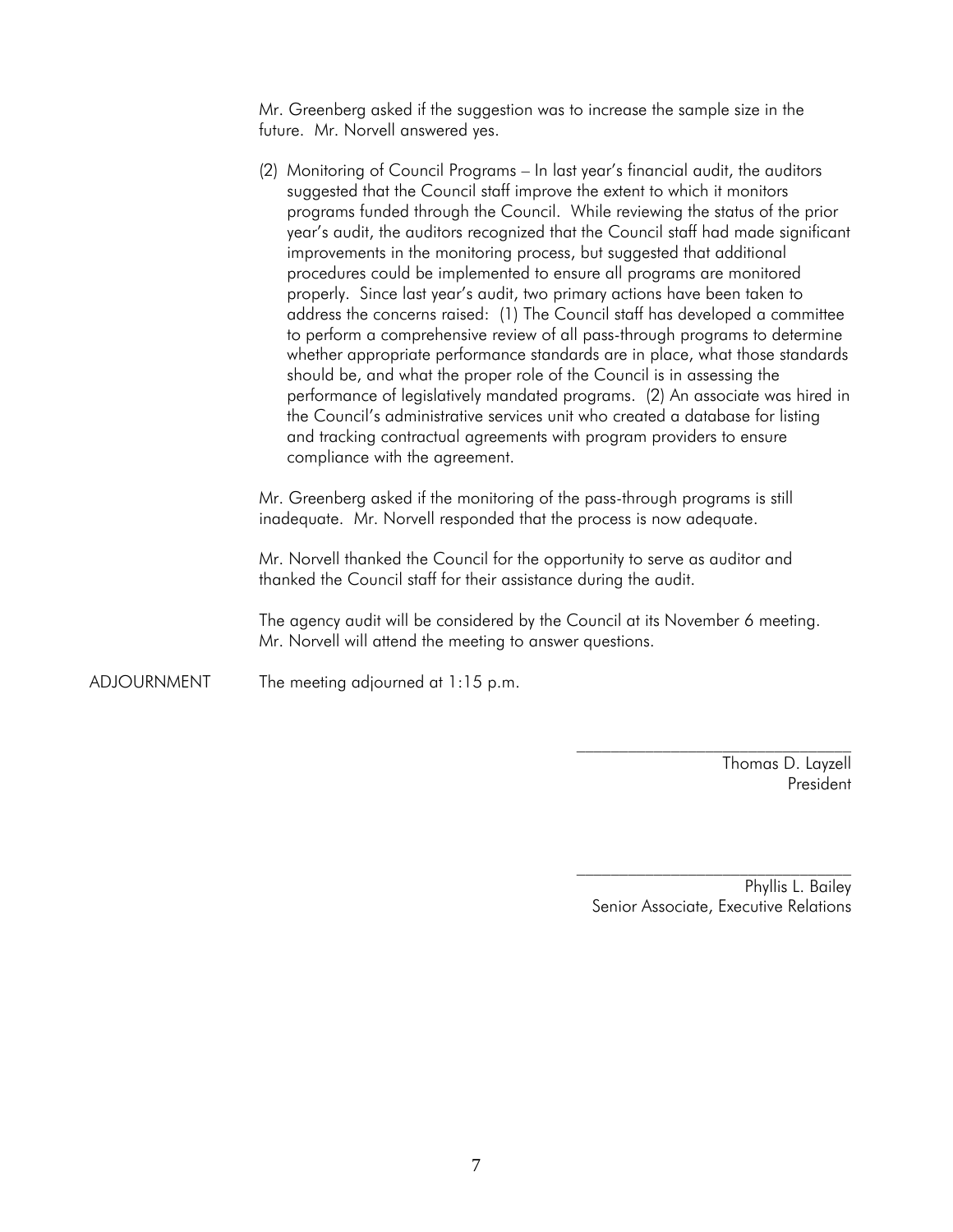#### Council on Postsecondary Education Executive Committee Meeting November 27, 2006

### Tuition and Fee Policies and Parameters for 2007-08

*The Council approved a tuition policy in January 2006 and tuition and fees were established accordingly for 2006-07. This agenda item establishes parameters and policies related to tuition and fees for 2007-08.* 

ACTION: The staff recommends that the Council's Executive Committee approve a revised tuition policy and establish maximum parameters related to undergraduate resident and nonresident tuition and mandatory fees for 2007-08.

#### Background:

In January 2006, the Council approved a tuition policy to balance the need for additional revenue for the institutions with the desire to maintain affordability for current and potential students. The Budget and Finance Policy Group has considered several policy changes related to nonresident students and reciprocity agreements. In addition, maximum parameters must be established prior to institutional tuition presentations planned in January and March for 2007-08 tuition and mandatory fees.

#### Summary of Recommended Actions:

- A. Revise the tuition policy to add a policy statement and objectives for nonresident students (Attachment A).
- B. Revise the tuition policy to add a policy statement and objectives for reciprocity agreements, discontinue strike price and balance provisions in future reciprocity agreements, and extend future agreements to six years (Attachment A).
- C. Establish 2007-08 maximum parameters for undergraduate tuition and mandatory fees and extend Council approved 2006-07 exceptions regarding nonresident tuition for targeted groups of students to 2007-08 (Attachment B).

#### *(*A) Policy for Nonresident Students

In fall 2005, total enrollment was just over 202,000 with about 27,000, or 13 percent nonresident students enrolled at Kentucky's public institutions. Of the 27,000 nonresident students, approximately 78 percent were undergraduate students. Based on the 2020 projections, Kentucky will need to double the number of people in the state with at least a bachelor's degree. The data suggests that in order for Kentucky to be successful in reaching the educational attainment goals set forth in House Bill 1, it will be necessary for the Commonwealth to import some of the intellectual capital from outside the state.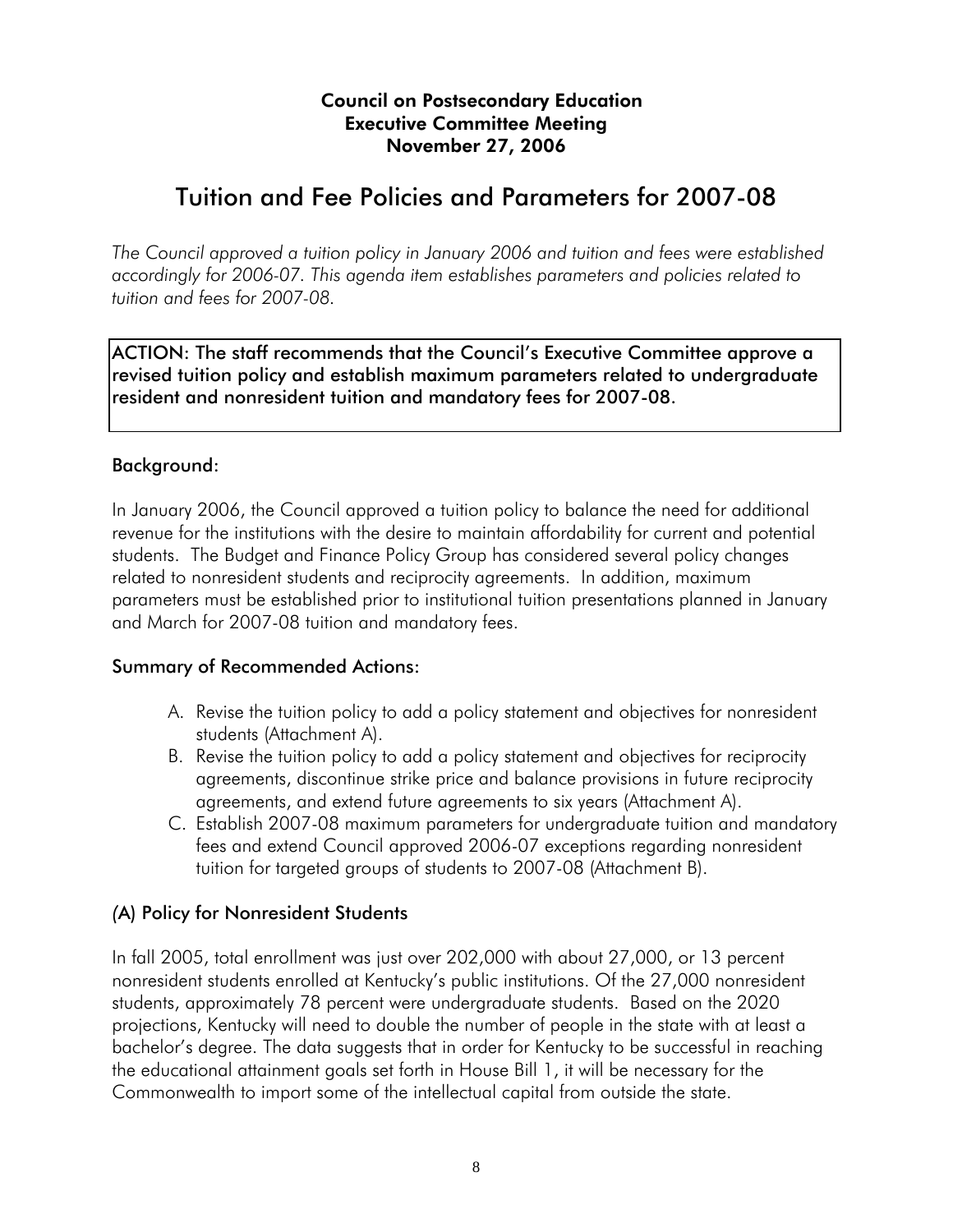Nonresident Student Policy Statement: *Recruiting and retaining nonresident students increases the intellectual capital of the Commonwealth and its educational and social diversity. Council policy requires that nonresident students pay a greater share of their educational costs than resident students. Nonresident students are an important component of Council and institutional efforts to achieve House Bill 1 goals and are important to the economic development of the Commonwealth.* 

#### (B) Reciprocity Agreements

Current reciprocity agreements include Illinois, Indiana, Ohio, Tennessee, and West Virginia. The policy objective behind the agreements is to provide low-cost access for Kentucky students near the borders to institutions in participating states by providing the same arrangement to students in participating states. Generally, Kentucky agrees to charge its students in-state rates in return for them charging Kentucky students in-state rates. If the agreements were not in place, both sets of students on the borders would be required to pay the respective nonresident rates, which can be as high as three times the resident rate. In 2004, there were approximately 4,000 full-time equivalent students from participating agreement states who attended Kentucky institutions, or about 2.7 percent of total FTE in the system. Approximately 3,000 Kentucky students attended institutions in participating states.

Tuition Reciprocity Policy Statement: *The Council on Postsecondary Education affirms its commitment to providing low-cost access to Kentucky students on the borders by negotiating reciprocity agreements with bordering states.* 

The policy objectives of reciprocity agreements are as follows:

- Low-Cost Access: Increase low-cost access to students who live near bordering states by avoiding the requirement that they pay nonresident rates, which can significantly exceed resident tuition charges.
- Statewide Benefit: Maintain agreements such that statewide benefit to Kentucky students is maximized.
- Stability: Extend agreements a sufficient length of time to provide certainty and stability to students in Kentucky who benefit from the agreements.

Discontinue the following provisions that were added to the reciprocity agreements in 2004.

- *Balance Provision*: This provision requires an automatic moratorium on new students if a statewide agreement lacks a balance of the number of students participating or financial benefit.
- *Strike Price:* This provision requires that students pay Kentucky's resident rate or the participating institutions' resident rate, whichever is higher.

**Rationale:** These two provisions were added for the first time two years ago but, after reviewing the effectiveness and necessity of each provision, it is recommended that both be discontinued in future agreements. The determination of whether an agreement is continued is best made on a case-by-case basis and should consider many factors, balance being only one of them. Institutional representatives expressed concern about the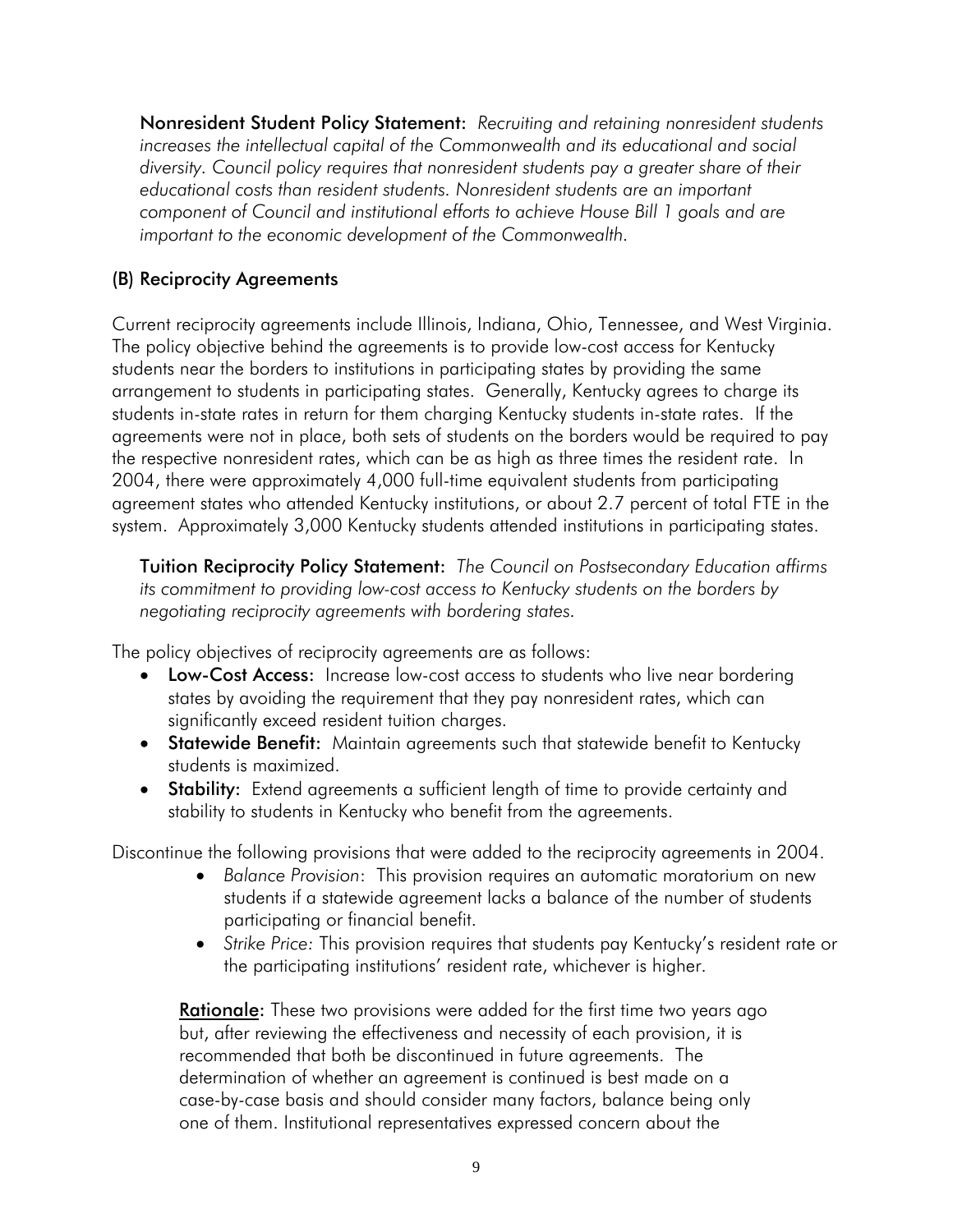disruption caused by an automatic moratorium and the fact that factors other than balance should be considered, such as statewide benefit and nonresident recruitment efforts related to the Public Agenda. Similarly, the "strike price" provision was added so that students in participating states with much higher tuition charges would not get a much lower price than they would receive in their own state. Institutional representatives expressed concern that the provision was confusing and difficult to implement. Analysis also suggests that tuition charges among the states are beginning to become more similar, rendering the provision unnecessary.

Extend the length of the agreements from four years to six years.

**Rationale:** The agreements have historically been four years in length except for the most current ones, which were only extended for two years due to the need to conduct additional analyses related to policy concerns. One of the policy objectives for the agreements is stability. The staff recommends six years rather than four years to ensure the certainty of the agreements during the length of time commonly used in national standards for measuring graduation performance in recognition that most students need more than four years to complete their degree.

#### (C) Tuition and Mandatory Fees 2007-08

Consistent with the revised tuition policy in Attachment A, the Council staff recommends that 2007-08 tuition and mandatory fees not exceed the amounts established in Attachment B for undergraduate resident students.

In addition, staff recommends that the Council continue the current 2006-07 policy of requiring nonresident students to pay 1.75 times the tuition and fee charges of resident students net of scholarships or discounts and extend the Council approved 2006-07 exceptions into 2007-08.

The institutions will be required, as last year, to submit a detailed proposal for tuition and fees during tuition hearings in January. The Council is expected to take final action on 2007-08 tuition and required fees in January or March. In addition, the institutions will be requested to provide detailed information regarding institutional financial aid programs, especially financial aid designated for independent adult students and low-income students.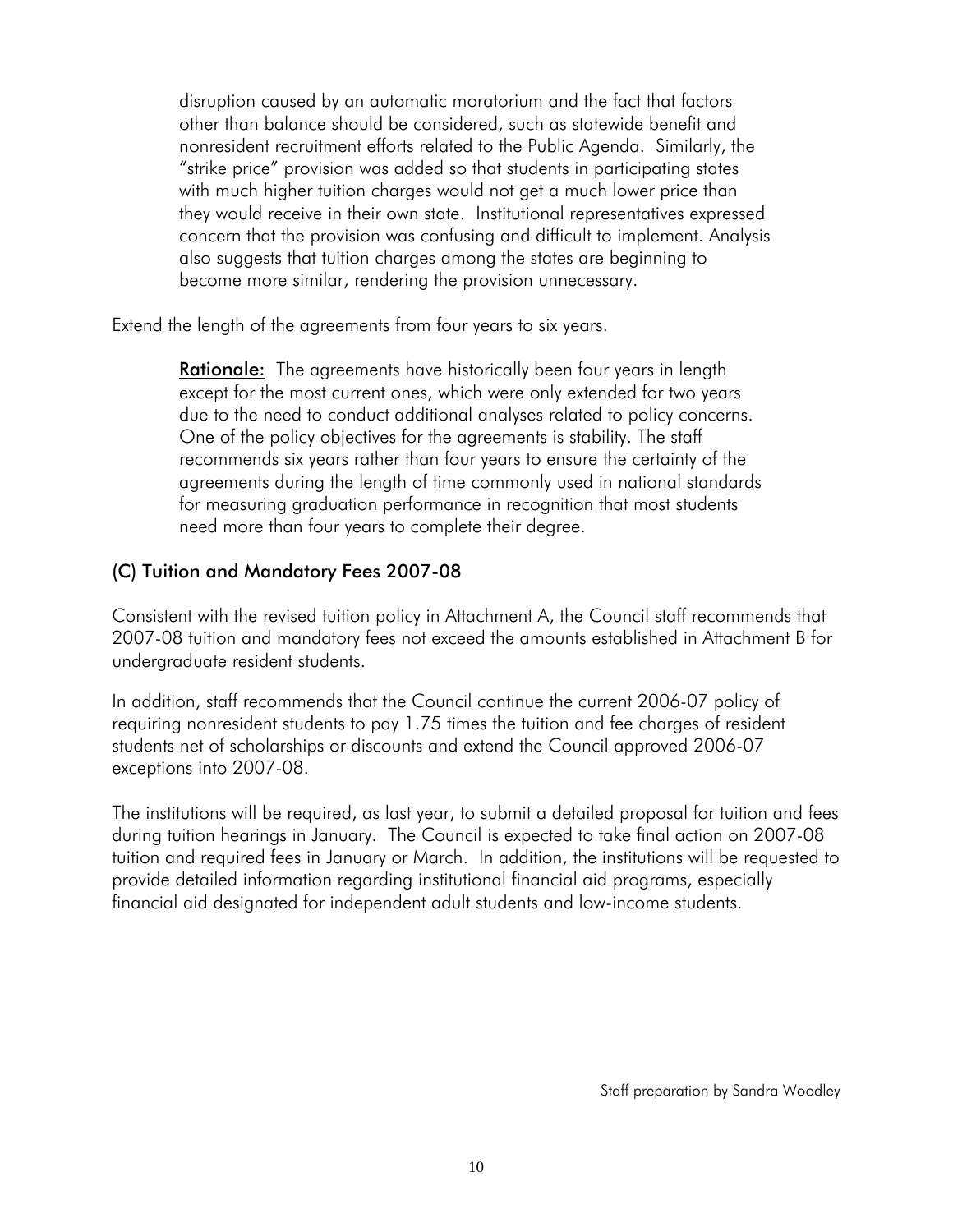#### Council on Postsecondary Education Tuition Policy 2006-08

#### Policy Objective:

To maintain a systematic approach for establishing parameters regarding tuition and mandatory fees for postsecondary education in order to balance the need to ensure that higher education remains affordable for Kentucky's citizens with the need to provide sufficient revenue for the goal attainment of the Public Agenda.

#### Policy Principles:

- (Access) College education in Kentucky should be accessible and affordable for all qualified Kentuckians.
- **(Adequacy)** Tuition policy decisions should provide adequate total public funding levels necessary for institutions to meet the objectives of the Public Agenda.
- (Aid) Tuition and student financial aid policies should be coordinated effectively to ensure sufficient financial aid for students with financial need.
- (Alignment) The following three policies should be aligned with each other and the Public Agenda: (1) General Fund appropriations, (2) financial aid, and (3) the establishment of tuition and required fees at the institutions.

#### Tuition and Mandatory Fees

The institutions' tuition shall be established in such a manner that the combination of mandatory fees (established by the institutions) and tuition charges do not exceed the maximum parameters unless expressly granted an exception by the Council.

- Undergraduate Resident Tuition and Mandatory Fees will be determined based on the following factors:
	- $\triangleright$  Ability of students to pay
		- Enrolled students' income levels (JBL affordability study data)
		- Enrolled students' financial aid from all sources (JBL affordability study data)
		- **Population income levels** including potential students not currently enrolled (Median Family Income of the Commonwealth)
		- Minimum amount of student loans (*Measuring Up* best practices for best performing states in the affordability measure)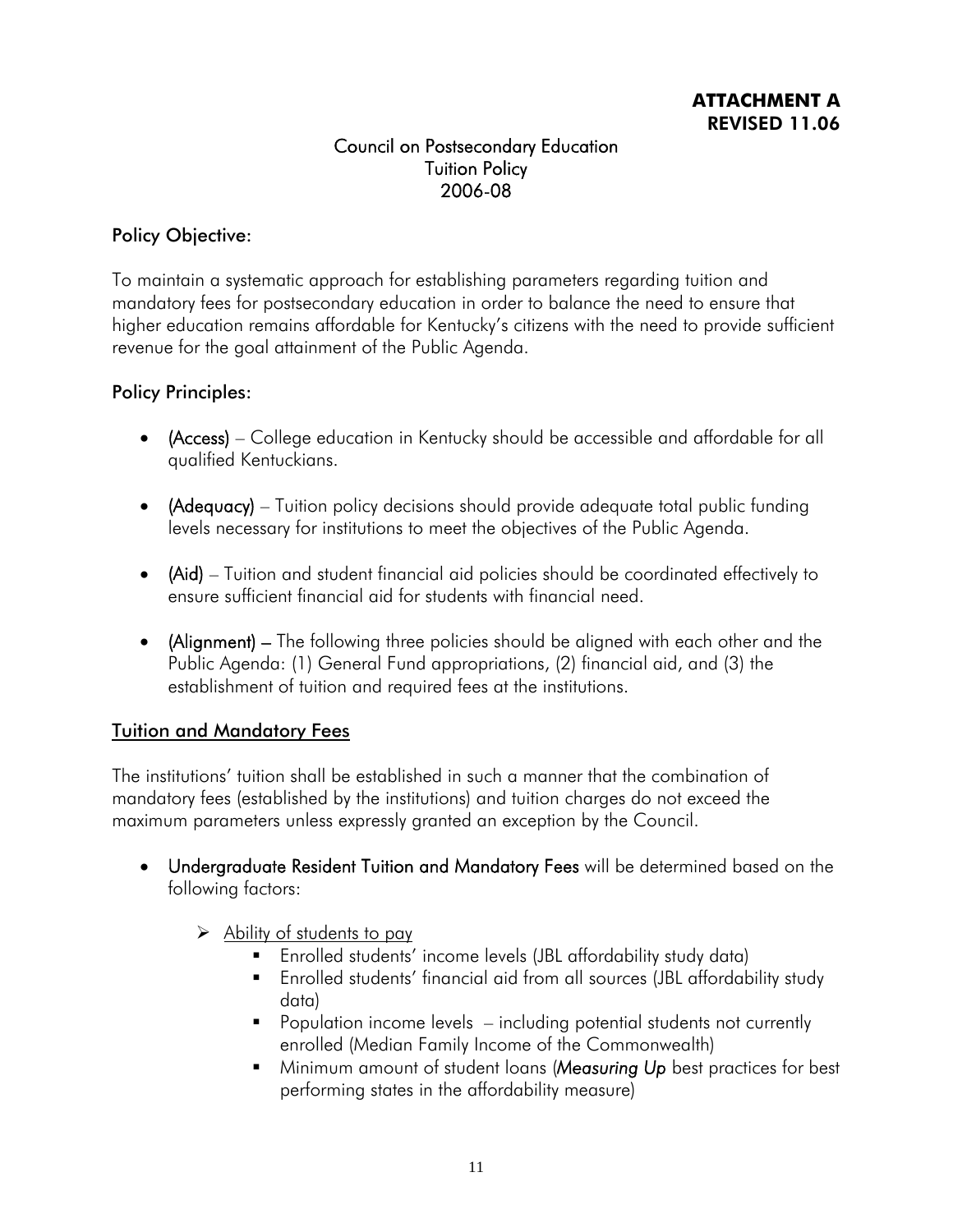#### ¾ Market factors

- Tuition and fee rates compared to benchmarks
- Tuition and fee revenue levels relative to total funds compared to benchmarks

#### • Maximum Parameters for 2006-08

- $\triangleright$  The Council staff completed several detailed analyses in order to establish the parameters. Some of the major policy issues related to the analysis that were used in the parameters are as follows:
	- Affordability study The national research firm that completed the affordability study found that for most enrolled students, Kentucky remains affordable. The affordability data was used to develop an affordability measure that will be used to monitor affordability over time. This affordability measure will be used to determine modifications in the general parameters in the future.
	- Median Family Income Median Family Income is used as an anchor for the maximum parameters. Median Family Income was chosen because it is the standard measure used by most national studies on affordability including *Measuring Up*. The establishment of the parameters relative to Median Family Income was based on an analysis of total cost, all forms of financial aid, and net price. In this way the Council is able to balance affordability for Kentuckians as well as factoring in more detailed analyses of net price.
	- Market factors and the benchmarks The Council staff has analyzed revenue levels relative to total funds and tuition and fee levels of the benchmarks in comparison to the Kentucky institutions. These data were used in the development of the maximum parameters. The economics of the market is an important factor in tuition policy development. The policy seeks to balance the need for affordable prices for Kentuckians and the need to provide sufficient revenue to reach the goals of the Public Agenda.

The basic structure for establishing tuition and fee rates for resident undergraduate students is: (a) the establishment of maximum rates for each institution and (b) the establishment of a process for requesting exceptions to the maximum parameters on the basis of special circumstances.

#### • Nonresident Undergraduate Tuition and Fees

Undergraduate nonresident students must be charged, net of scholarships or discounts, tuition and fees that are at least 1.75 times higher than resident tuition and fees for undergraduate resident students.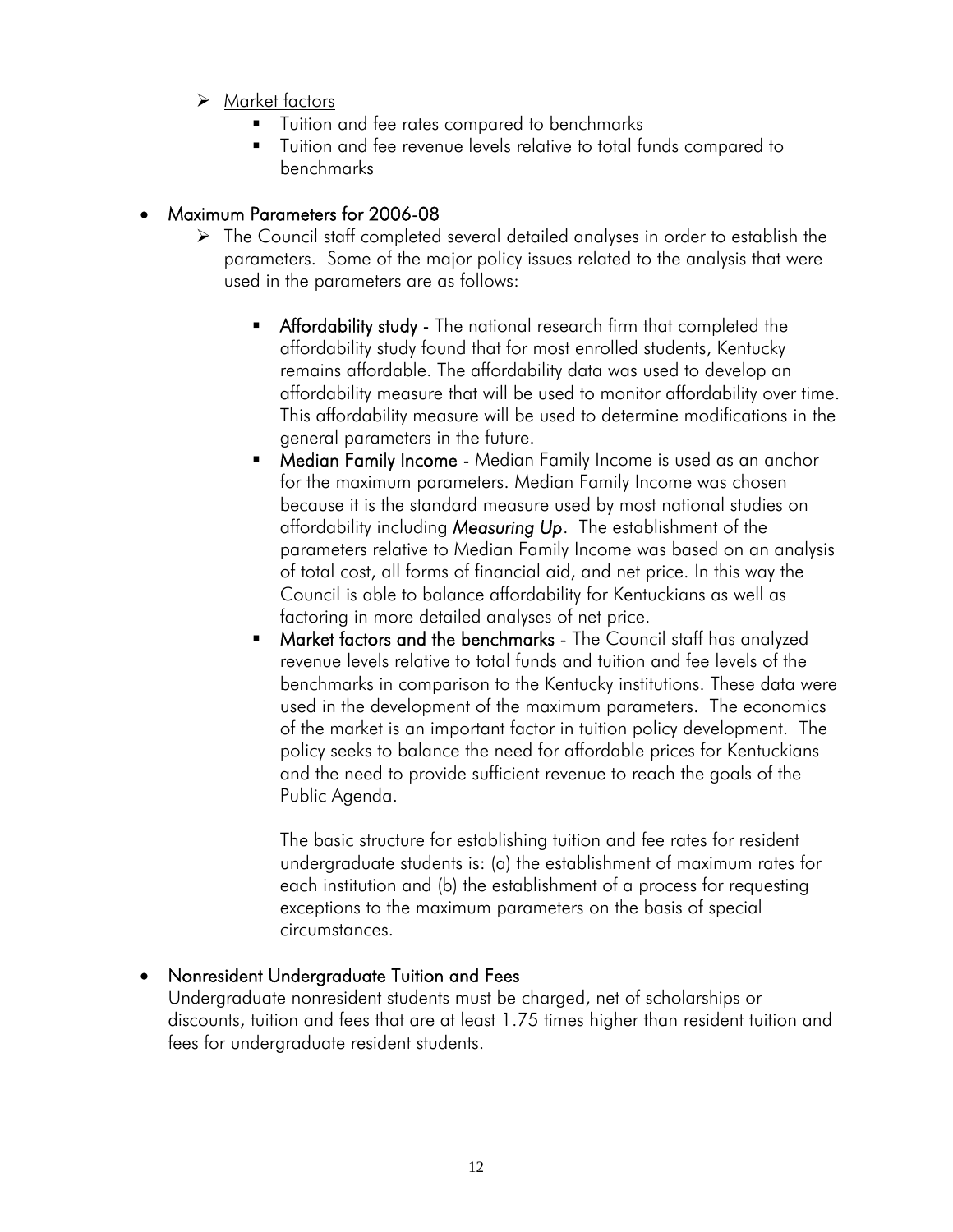Nonresident Student Policy Statement: *Recruiting and retaining nonresident students increases the intellectual capital of the Commonwealth and its educational and social diversity. Council policy requires that nonresident students pay a greater share of their educational costs than resident students. Nonresident students are an important component of Council and institutional efforts to achieve House Bill 1 goals and are important to the economic development of the Commonwealth.*

- Graduate and Professional Tuition and Fees -The institutions will submit a proposal detailing tuition and fee rates for graduate and professional programs. The proposed tuition and fee rates will consider students' ability to pay as well as market factors.
- Reciprocity Agreements

Tuition Reciprocity Policy Statement: *The Council on Postsecondary Education affirms its commitment to providing low-cost access to Kentucky students on the borders by negotiating reciprocity agreements with bordering states.* 

The policy objectives of reciprocity agreements are as follows:

- ¾ Low-Cost Access: Increase low-cost access to students who live near bordering states by avoiding the requirement that they pay nonresident rates, which can significantly exceed resident tuition charges.
- ¾ Statewide Benefit: Maintain agreements such that statewide benefit to Kentucky students is maximized.
- ▶ Stability: Extend agreements a sufficient length of time to provide certainty and stability to students in Kentucky who benefit from the agreements.

Special Circumstances -The Council will consider special circumstances on a case-by-case basis at the tuition hearings to be held prior to final action by the Council. Examples of special circumstances include special program fees, higher tuitions related to high demand programs, or unique market factors related to specific programs.